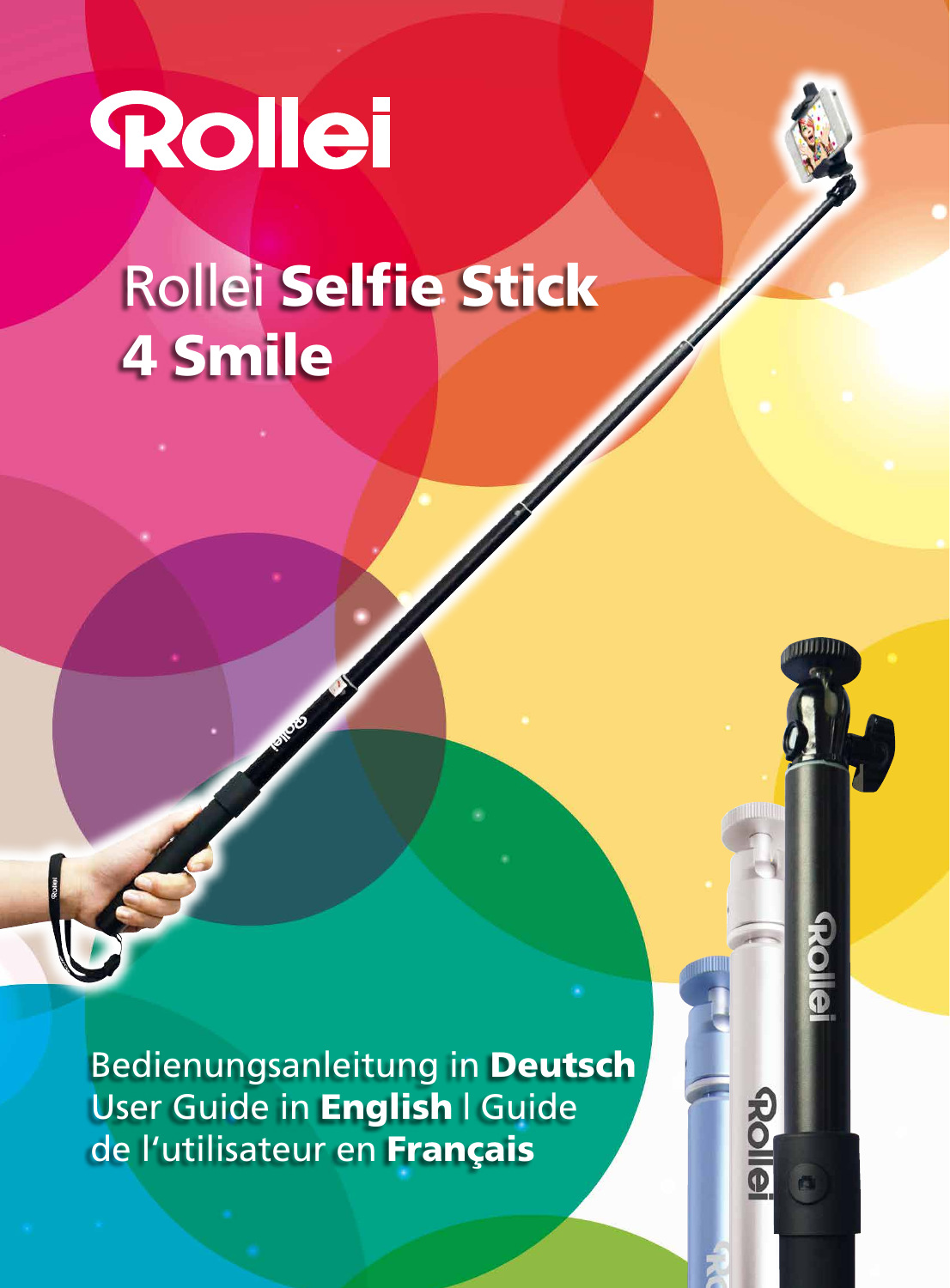#### PRODUKTSPEZIFIKATION

| Rollei Selfie Stick 4 Smile: |                                                                                                               |
|------------------------------|---------------------------------------------------------------------------------------------------------------|
| Gewicht                      | 125 <sub>q</sub>                                                                                              |
| Max. Höhe                    | 1040 mm                                                                                                       |
| Packmaß                      | 400 mm                                                                                                        |
| Segmente                     | 4                                                                                                             |
| Rohrdurchmesser              | $Q$ 30 mm                                                                                                     |
| Ausziehbar                   | $400 - 1040$ mm                                                                                               |
| Material                     | Aluminium                                                                                                     |
| Smartphone-Halter:           |                                                                                                               |
| Steuerung                    | in Winkel und Neigung beliebig einstellbar                                                                    |
| Max. Traglast                | 500q                                                                                                          |
| Abmesungen                   | 84 x 40 x 30,5 mm                                                                                             |
| Material                     | Kunststoff                                                                                                    |
| Verpackungsumfang:           | Rollei Selfie Stick 4 Smile mit Bluetooth, Sicherheits-Handgelenkschlaufe,<br>USB-Kabel und Smartphone-Halter |

- Der Rollei Selfie Stick 4 Smile ist bis auf 1040 mm ausziehbar!
- Bluetooth auf Tastendruck bis ca. 10 m Reichweite
- Für Smartphones\* mit IOS 6.0 und höher sowie Samsung Android 2.3.6 und höher
- Standby bis zu 100 Stunden bei voll aufgeladenem Lithium-Ionen-Akku (55 mAh, 3,7 Volt)
- Mit USB-Ladefunktion und ca. 30 Minuten Ladezeit
- Einzigartige Perspektiven der Fotos und Videos
- Zum einfachen Befestigen Ihres Smartphones\* (bis 8,5 cm Höhe)
- Inkl. abnehmbarer Handschlaufe

Änderungen von Design und technischen Daten bleiben vorbehalten und bedürfen keiner Ankündigung. \*Smartphones sind nicht im Lieferumfang enthalten.

#### BEDIENUNGSANLEITUNG

- 1. Den Ein-/Ausschalttaste unten am Handgriff Einschalten.
- 2. Anschließend die Bluetooth-Funktion in Ihrem Smartphone aktivieren und nach "Rollei Selfie Stick 4 Smile" suchen und auf verbinden drücken. Wenn die beiden Geräte sich verbunden haben, ist der Rollei Selfie Stick 4 Smile einsatzbereit.
- 3. Aufnahmetaste: Wenn Smartphone und Selfie-Stick über Bluetooth verbunden sind, den Kamera-Modus öffnen. Danach die Aufnahmetaste des Selfie-Stick drücken, um Fotos zu machen.
- 4. Tipps: Wenn das Gerät eingeschaltet wird, nachdem Bluetooth bereits installiert wurde, werden der Selfie-Stick und das Smartphone automatisch miteinander verbunden.
- 5. Der Akku des Rollei Selfie Sticks 4 Smile wird über das mit gelierte USB Kabel an einen PC aufgeladen.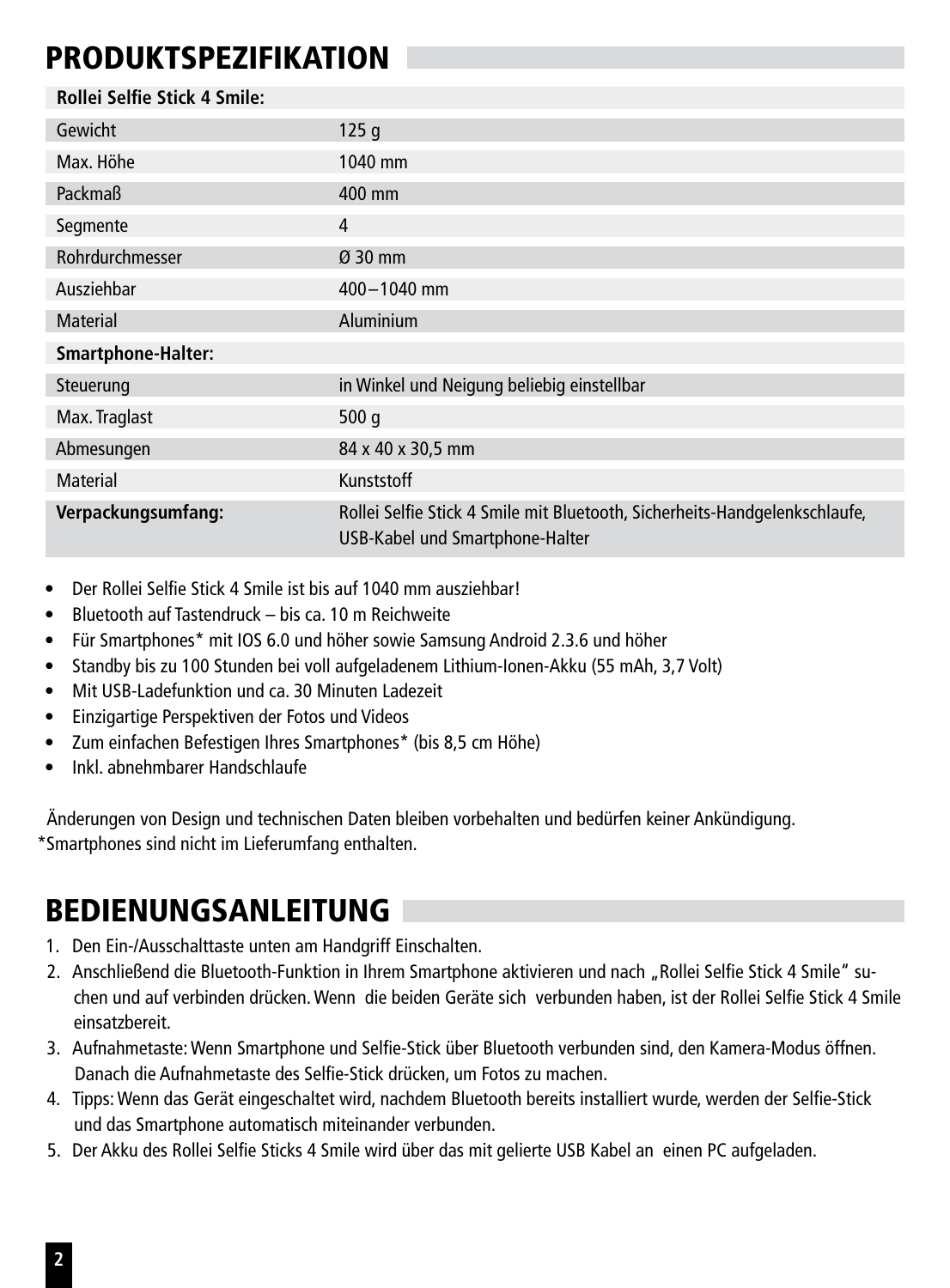### **HINWEISE**

- 1. Das Produkt nicht mit chemischen Lösungsmitteln abwischen.
- 2. Keine säurehaltigen Stoffe oder Lacke auf das Produkt bringen.
- 3. Das Produkt nicht in der Nähe von Wärmequellen oder offenem Feuer platzieren.
- 4. Keinen Druck oder Stöße auf das Produkt ausüben.

Dieses Produkt unterstützt die Systeme IOS 6.0 oder höher sowie Samsung Android 2.3.6 oder höher. Da Android ein Open-Source-System ist, bestimmt jeder Hersteller die Tastenbelegung seiner Kamera-App selbst. Daher kann bei manchen Smartphone/Tablets mit der Original Kamera-App kein Bild ausgelöst werden. Sie können im Google Play Store die Applikation "Camera360 Ultimate" (von einem anderen Anbieter) kostenfrei herunter laden und auf Ihrem Smartphone installieren. Öffnen Sie die App und wählen Sie "Settings (Zahnradsymbol oben rechts)/Advanced Settings/Camera Settings/Volume Setting". Wählen Sie hier die Option "Capture" an und schließen Sie das Einstellungs-Menü. Nun können Sie über den Auslöseknopf des Selfie-Sticks Aufnahmen tätigen.

# KONFORMITÄT

Hiermit erklärt der Hersteller, dass in Übereinstimmung mit den grundlegenden Anforderungen und den übrigen einschlägigen Bestimmungen mit den folgenden Europäischen Richtlinien an dem Rollei Selfie Stick 4 Smile die CE-Kennzeichnung angebracht wurde:

2011/65/EG RoHS-Richtlinie 2004/108/EG EMV-Richtlinie 1999/5/EG R&TTE Richtlinie 2006/95/EEC LVD Richtlinie 2009/125/EG EuP Richtlinie 2002/96/EG WEEE Richtlinie



Die EG-Konformitätserklärung kann – unter der in der Garantiekarte aufgeführten Adresse – angefordert werden.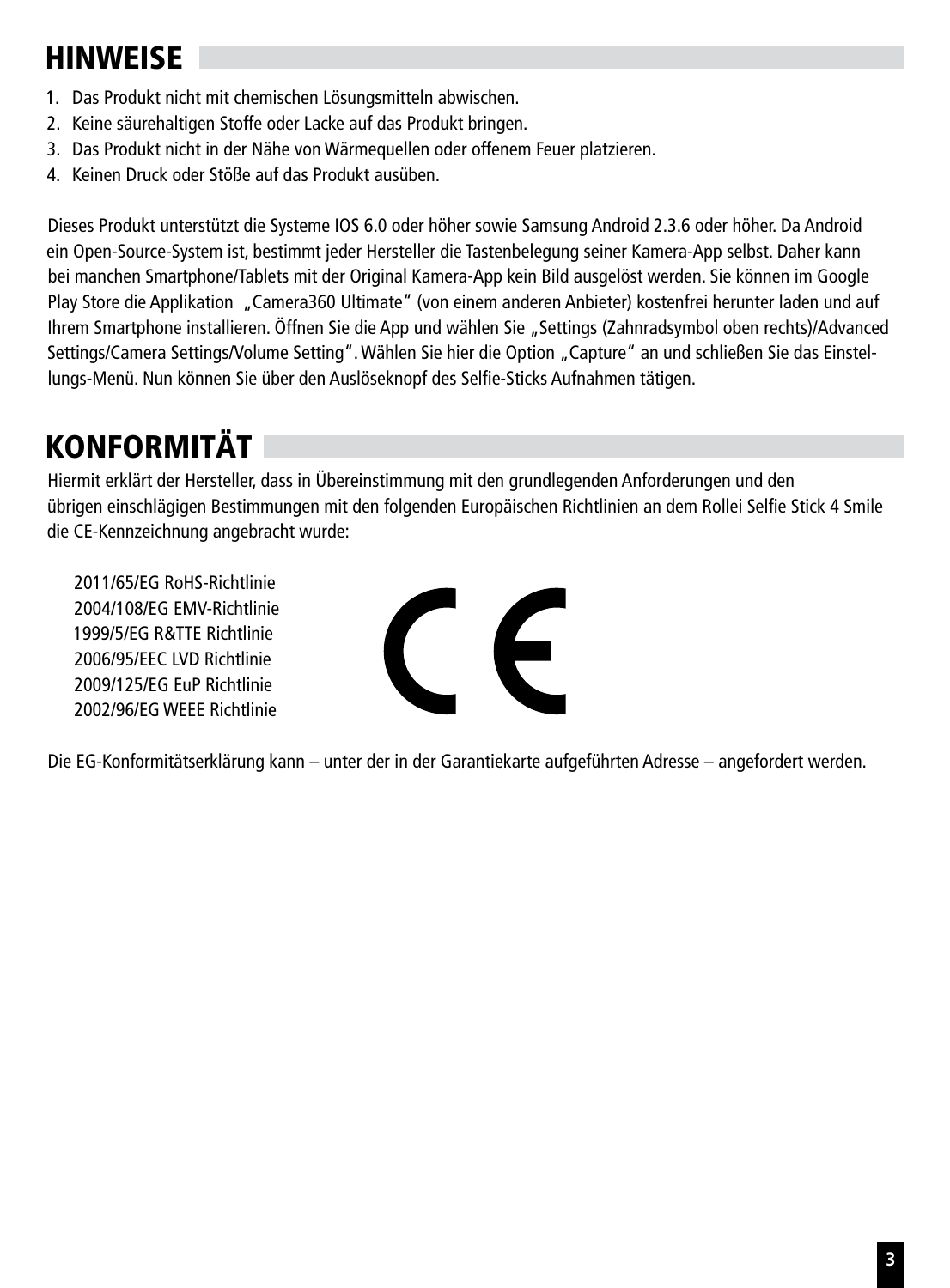#### PRODUCT SPECIFICATION

| Rollei Selfie Stick 4 Smile: |                                                                                                    |
|------------------------------|----------------------------------------------------------------------------------------------------|
| Weight                       | 125q                                                                                               |
| Max. Height                  | 1040 mm                                                                                            |
| <b>Folded Height</b>         | 400 mm                                                                                             |
| Segments                     | 4                                                                                                  |
| <b>Tube Diameter</b>         | $Q$ 30 mm                                                                                          |
| Extendable                   | 400-1040 mm                                                                                        |
| <b>Material</b>              | Aluminum                                                                                           |
| <b>Smartphone Holder:</b>    |                                                                                                    |
| Control                      | Fully adjustable to the desired angle and tilt                                                     |
| <b>Load Capacity</b>         | 500 $q$                                                                                            |
| <b>Dimensions</b>            | 84 x 40 x 30.5 mm                                                                                  |
| Material                     | <b>Plastic</b>                                                                                     |
| Content:                     | Rollei Selfie Stick 4 Smile with Bluetooth, Safety wrist strap, USB cable and<br>Smartphone Holder |

- The Rollei Selfie Stick 4 Smile is extendible up to 1040 mm!
- Bluetooth by pressing a key up to 10 meters range
- For Smartphones\* with IOS 6.0 and above or Samsung Android 2.3.6 and above
- Standby up to 100 hours with full charged lithium-ion battery (55 mAh, 3.7 Volt)
- With USB charging and about 30 minutes charging time
- Unique perspectives of photos and videos
- Easy attachment of your smartphone\* (up to a height of 8.5 cm)
- Detachable hand strap included

Subject to technical changes.

\*Smartphone is not included.

### MANUAL INSTRUCTION

- 1. Turn on the on/off button at the bottom of the handle.
- 2. Activate the Bluetooth function on your smartphone, search for 'Rollei Selfie Stick 4 Smile' and click on 'connect'. If the connection between the two devices has been established, the Rollei Selfie Stick 4 Smile is ready-to-use.
- 3. Trigger button: If Bluetooth has connected the smartphone to the Selfie Stick, open the camera mode. Then press the trigger button on the Selfie Stick to take pictures.
- 4. Tips: When the device is turned on after Bluetooth has already been installed, the Selfie Stick will automatically connect to the smartphone.
- 5. The battery of the Rollei Selfie Stick 4 Smile can be recharged with a computer via the USB cable supplied with the product.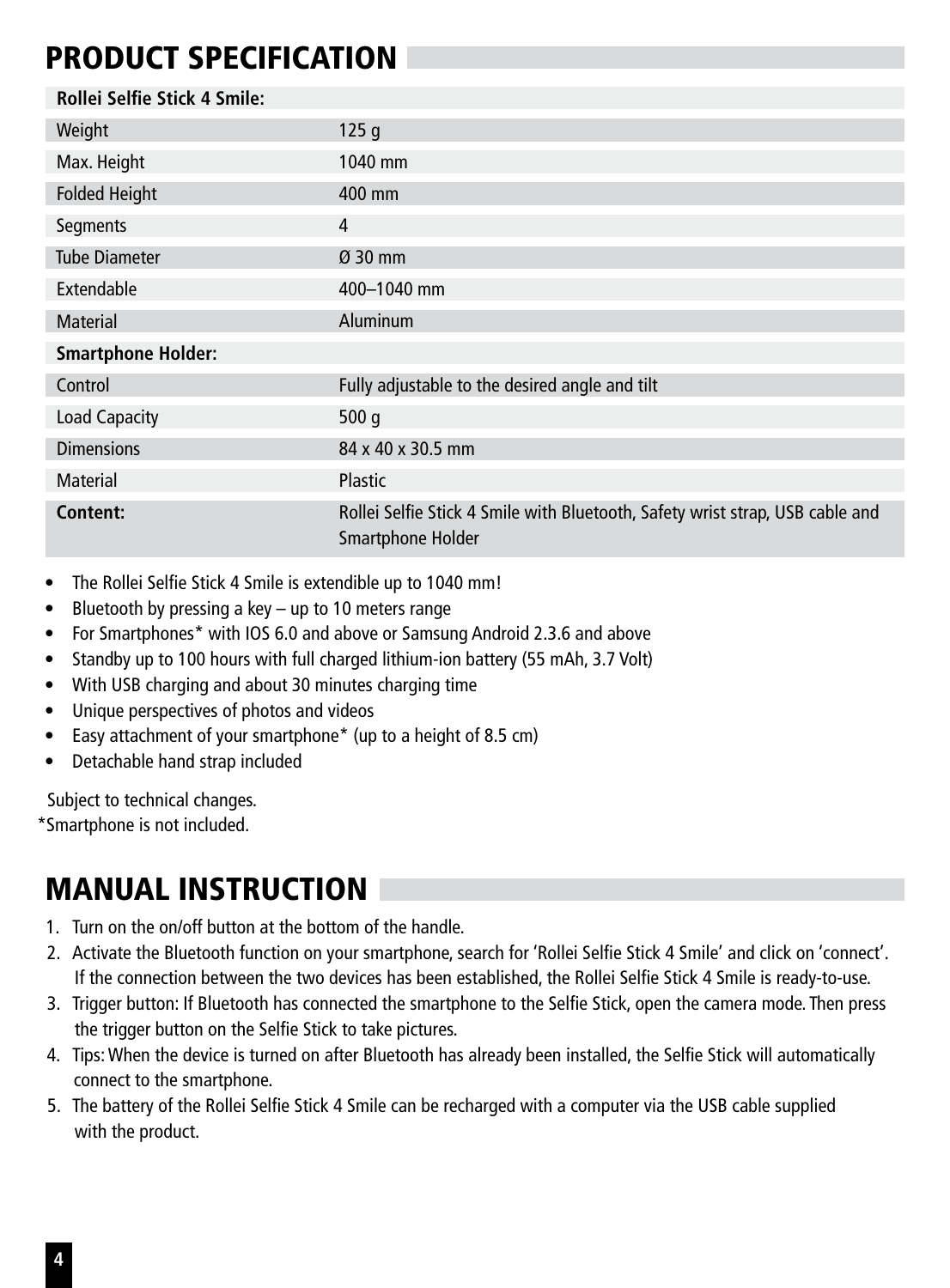# ANNOUNCEMENTS

- 1. Do not wipe the product with chemical solvent
- 2. Do not splash strongly acidic reagent or paint on the product.
- 3. Do not put the product in high temperature place or put into fire.
- 4. Do not squeeze or hit the product.

This product supports system of lOS 5.0 or above,Samsung Android 2.3.6 or above. Android is an open source system,therefore some smartphone or flat sreen models cannot use selfie stick picture function. In order to solve this problem you install the free Android App (from a differnet supplier) "Camera360 Ultimate" upon Google PlayStore. After having installed the App on their smartphone connect the Selfie Stick via Bluetooth – open the App and select "Settings (rack-wheel icon right side, top)/ Advanced Settings/Camera Settings/ Volume Settings" and select option "Capture".

# **CONFORMITY**

The Manufacturer hereby declares that the CE marking was applied to the Product Rollei Selfie Stick 4 Smile in accordance with the basic requirements and other relevant provisions of the following CE Directives:

2011/65/EC RoHs Directive 2004/108/EC Low Voltage Directive 1999/5/EG R&TTE Directive 2006/95/EEC LVD Directive 2009/125/EG EuP Directive 2002/96/EG WEEE Directive



The EC Declaration of Conformity can be requested from the address specified on the Warranty card.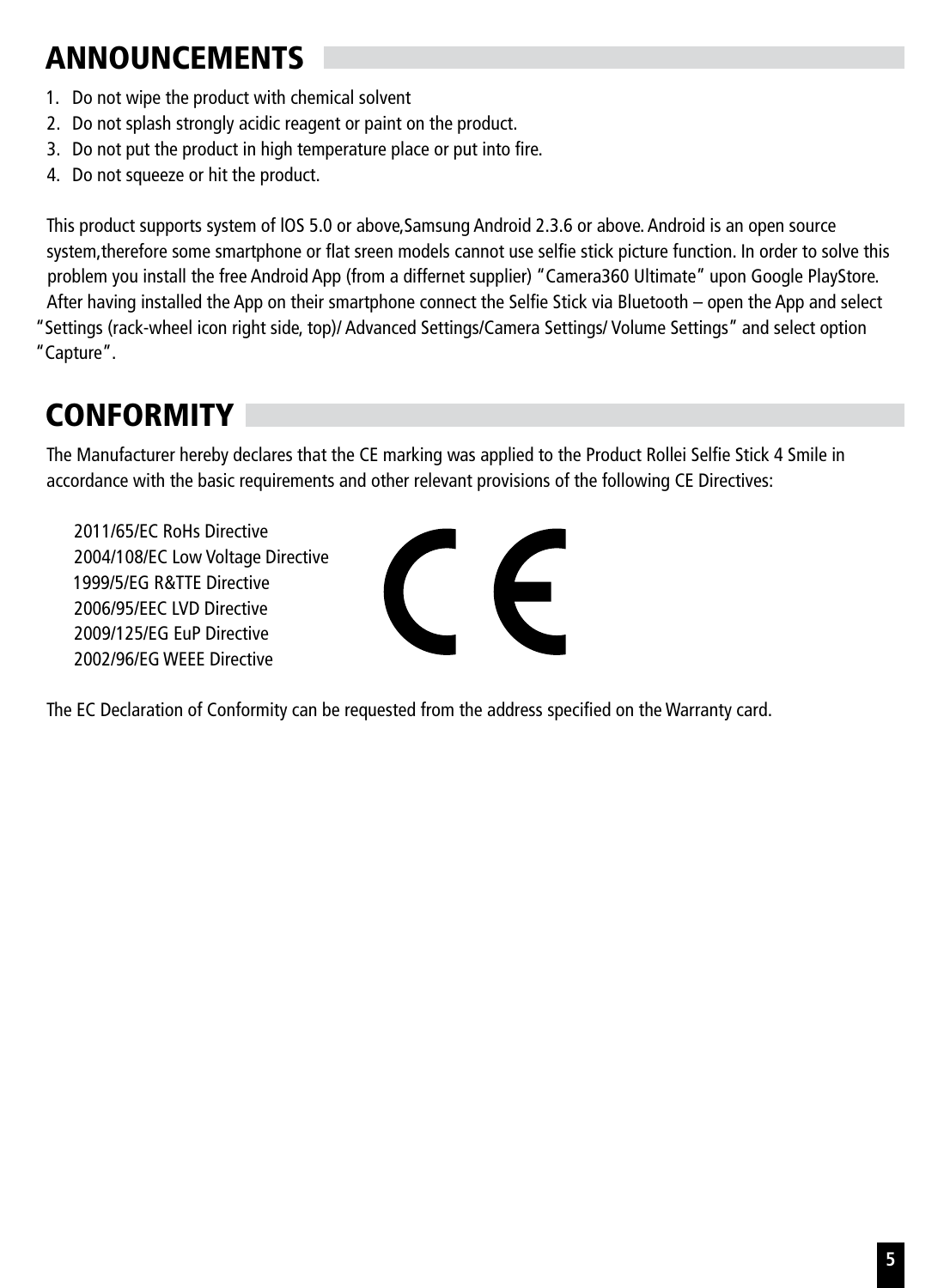# SPÉCIFICATIONS PRODUITS

| Rollei Selfie Stick 4 Smile: |                                                                                                               |
|------------------------------|---------------------------------------------------------------------------------------------------------------|
| Poids max.                   | 125q                                                                                                          |
| Hauteur                      | 1040 mm                                                                                                       |
| Dimensions de rangement      | 400 mm                                                                                                        |
| Segments                     | 4                                                                                                             |
| <b>Diamètre</b>              | $Q$ 30 mm                                                                                                     |
| Extensible                   | 400-1040 mm                                                                                                   |
| Matériau                     | Aluminum                                                                                                      |
| Support de smartphone:       |                                                                                                               |
| Commande                     | Angle et inclinaison réglables à souhait                                                                      |
| Charge max.                  | 500q                                                                                                          |
| <b>Dimensions</b>            | 84 x 40 x 30.5 mm                                                                                             |
| Matériau                     | Plastique                                                                                                     |
| Contenu de l'emballage       | Bâton pour selfies Rollei 4 Smile avec Bluetooth, dragonne de sécurité,<br>câble USB et support de smartphone |

- Le bâton pour Selfie Rollei 4 Smile est extensible jusqu'à 1040 mm !
- Bluetooth activé par bouton portée jusqu'à env. 10 m
- Pour les smartphones\* avec IOS 6.0 et versions ultérieures, ainsi que Samsung Android 2.3.6 et versions ultérieures
- Autonomie de la batterie jusqu'à 100 heures lorsque la batterie au lithium-ion (55 mAh, 3,7 Volts) est pleine.
- Avec fonction de recharge USB et env. 30 heures de charge requise
- Des photos et vidéos aux angles uniques
- Pour faciliter la fixation de votre smartphone\* (jusqu'à 8,5 cm de hauteur)
- Avec dragonne amovible

Nous nous réservons le droit d'apporter des modifications techniques et conceptuelles sans préavis. \*Smartphone non fourni.

## MANUEL D'UTILISATION

- 1. Enclenchez la touche Marche/Arrêt située sous la poignée.
- 2. Ensuite, activez la fonction Bluetooth de votre smartphone, recherchez le périphérique "Rollei Selfie Stick 4 Smile" et appuyez sur "Connecter". Lorsque les deux appareils sont connectés, le Rollei Selfie Stick 4 Smile est alors prêt à l'emploi.
- 3. Bouton de capture d'image : lorsque le smartphone et le bâton pour selfie sont connectés, ouvrez le mode caméra. Puis, appuyez sur la touche de capture d'image du bâton pour selfies pour prendre des photos.
- 4. Astuces : lorsque l'appareil est allumé après l'installation du Bluetooth, le bâton pour selfie et le smartphone sont automatiquement connectés l'un à l'autre.
- 5. La batterie du bâton pour selfie Rollei 4 Smile se recharge sur un ordinateur à l'aide du câble USB fourni.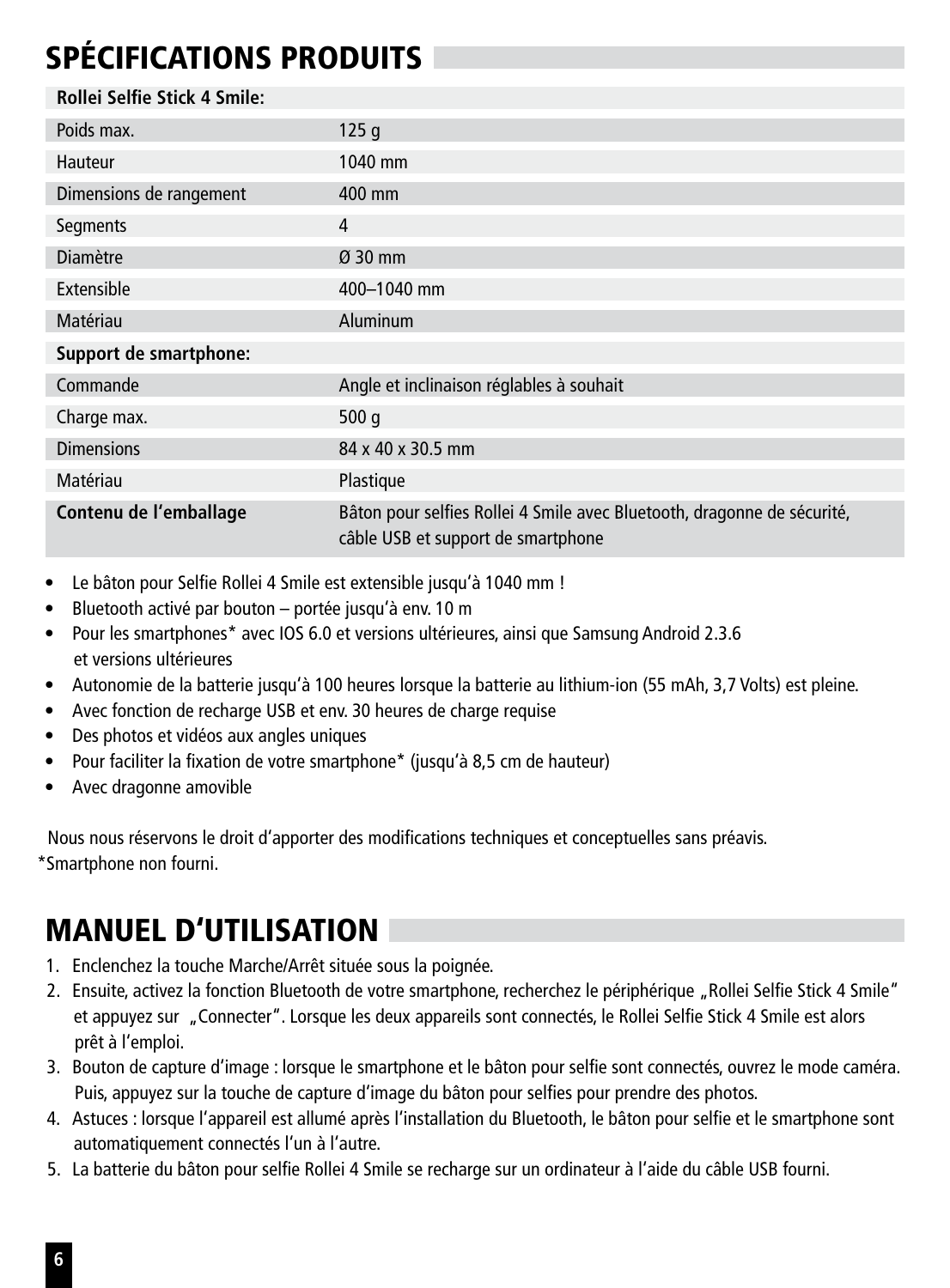# **ANNONCES**

- 1. Ne nettoyez pas le produit avec un solvant chimique.
- 2. N'éclaboussez pas de réactif acide ou de peinture sur l'appareil.
- 3. Ne placez pas le produit dans un endroit à température élevée.
- 4. Ne serrez pas et ne frappez le produit.

Ce produit est compatible avec IOS 6.0 ou plus, Samsung Android 2.3.6 ou supérieur. Comme Android est un système Open-Source, chaque fabricant définit lui-même l'affectation des touches de son appli photo. Ainsi, avec certains smartphones ou tablettes, aucune photo ne peut être prise avec l'appli d'origine de l'appareil photo. Vous pouvez télécharger gratuitement dans le Google Play Store l'application « Camera360 Ultimate » (d'un autre fournisseur) et l'installer sur votre smartphone. Ouvrez l'appli et sélectionnez « Settings (engrenage en haut à droite)/Advanced Settings/Camera Settings/Volume Setting ». Sélectionnez l'option « Capture » et fermez le menu des paramètres. Vous pouvez maintenant prendre des photos avec le bouton de déclenchement de la clé Selfie.

# **CONFORMITÉ**

Ici, le fabricant déclare que, conformément aux exigences essentielles et aux autres dispositions applicables, selon les directives européennes suivantes, le marquage CE a été apposé sur la « Rollei Selfie Stick 4 Smile » :

2011/65/CE Directive RoHS 2004/108/CE Directive CEM 1999/5/CE Directive R&TTE 2006/95/EEC Directive LVD 2009/125/EG Directive EuP 2002/96/EG Directive WEEE



La déclaration de conformité CE peut être demandée à l'adresse mentionnée sur la carte de garantie.